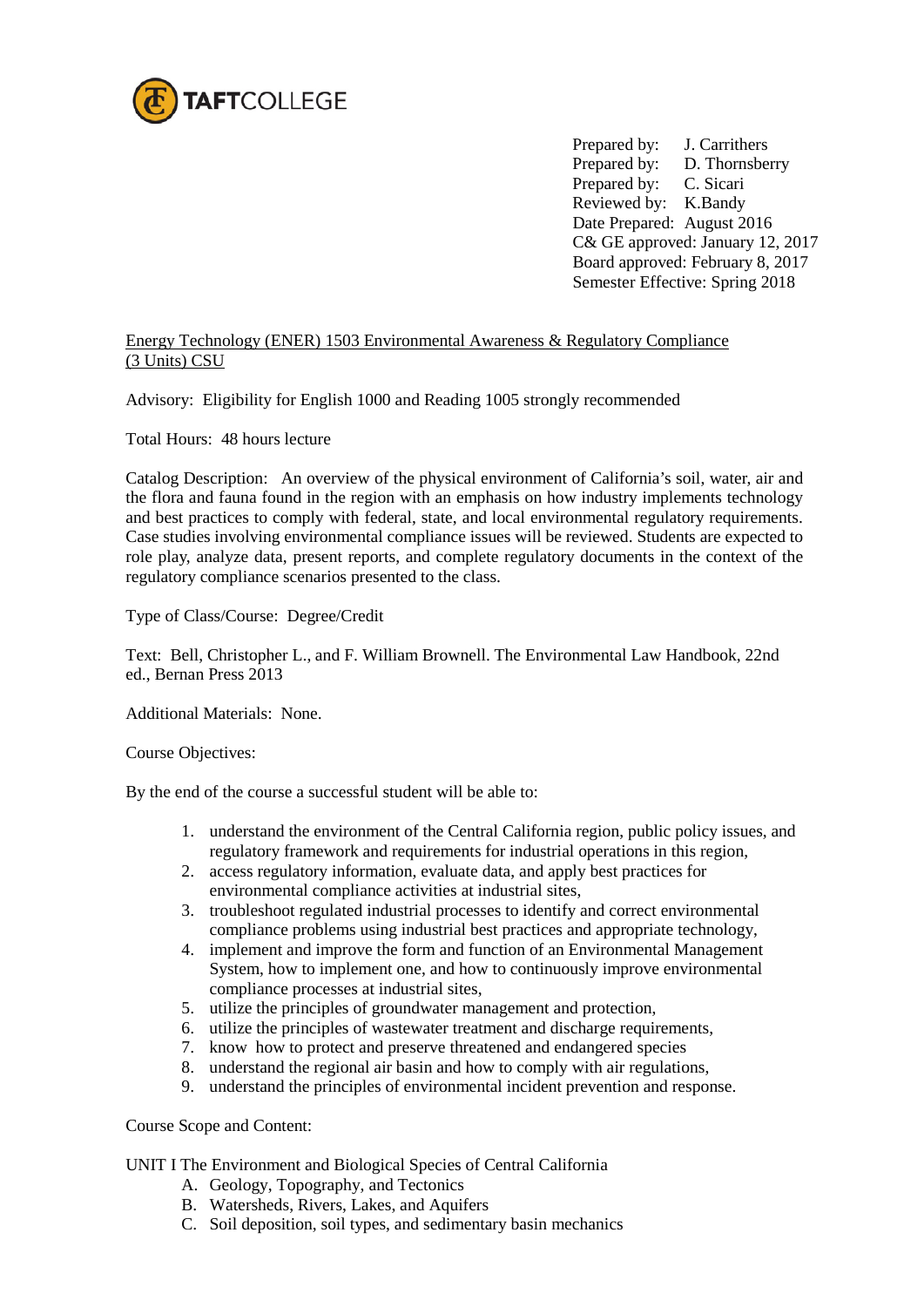

- D. Regional Biological Species
- E. Species of Special Concern
- F. Protecting Biota at Industrial Sites

UNIT II Energy, Environment, Politics and Regulations

- A. The Environment and the Politics of Industrial Activity
- B. Greenhouse Gas and GHG Regulations
- C. Environmental Regulations Applicable to Industry (list provided)
- D. Regulatory History: Timeline, Drivers, and Industry Compliance
- E. Technology and its Application to Environmental Protection

UNIT III Complying with Air Regulations (Clean Air Act CAA, State and Air Pollution Control District APCD Regulations)

- A. The San Joaquin Valley Air Basin Mechanics
- B. New Source Review/Prevention of Significant Deterioration NSR/PSD Permitting Bas ics
- C. SJVUAPCD
	- 1. Air Permitting (Project: Apply for an Authority to Construct)
	- 2. Compliance Technology and Industry Best Practices
	- 3. Source Testing, Continuous Emissions Monitoring Systems CEMS, and Combustion Data Analysis
	- 4. Flaring
	- 5. Venting
	- 6. Fugitive Emissions Monitoring (Exercise with Organic Vapor Analyzer/Type-Length-value OVA/TLV)
	- 7. Waste Gas
- D. Troubleshooting, Corrective Action

UNIT IV Solid Waste Management (Resource Conservation and Recovery Act RCRA, Cal Title 2 2,8,27, Superfund, Department of Transportation DOT)

- A. Non-Hazardous Waste Management
- B. Federally Regulated Hazardous Waste & Superfund Liability
- C. California Regulated Wastes
	- 1. Hazardous
	- 2. Special
	- 3. Man-Made Mineral Fibers (MMMF)
	- 4. Satellite Hazardous Waste Containers
	- 5. Handling, Manifesting, and Shipping
	- 6. Disposal & Treatment Storage and Disposal (TSD) Facility Requirements
		- a) Recycling
		- b) Incineration
		- c) Plasma Gasification

### UNIT V Liquid Waste Management (RCRA and Cal Title 22, 8)

- A. Industrial Laboratory Waste Regulations
- B. Waste Management Analysis and Regulatory Classification
- C. Waste Management Plans (example provided)
- UNIT VI Surface Water Protection (SWPP Act, Clean Water Act)
	- A. Storm water Permitting and Compliance (Example Plan Provided)
	- B. National Pollutant Discharge Elimination System (NPDES) Permitting Process and Discharge Requirements
	- C. Spill Prevention Control and Countermeasure Plans (Example Provided)
- UNIT VII Groundwater Protection (Clean Water Act, RWQCB Title 40 CFR)
	- A. Overview of Soil and Aquifer types and mechanical properties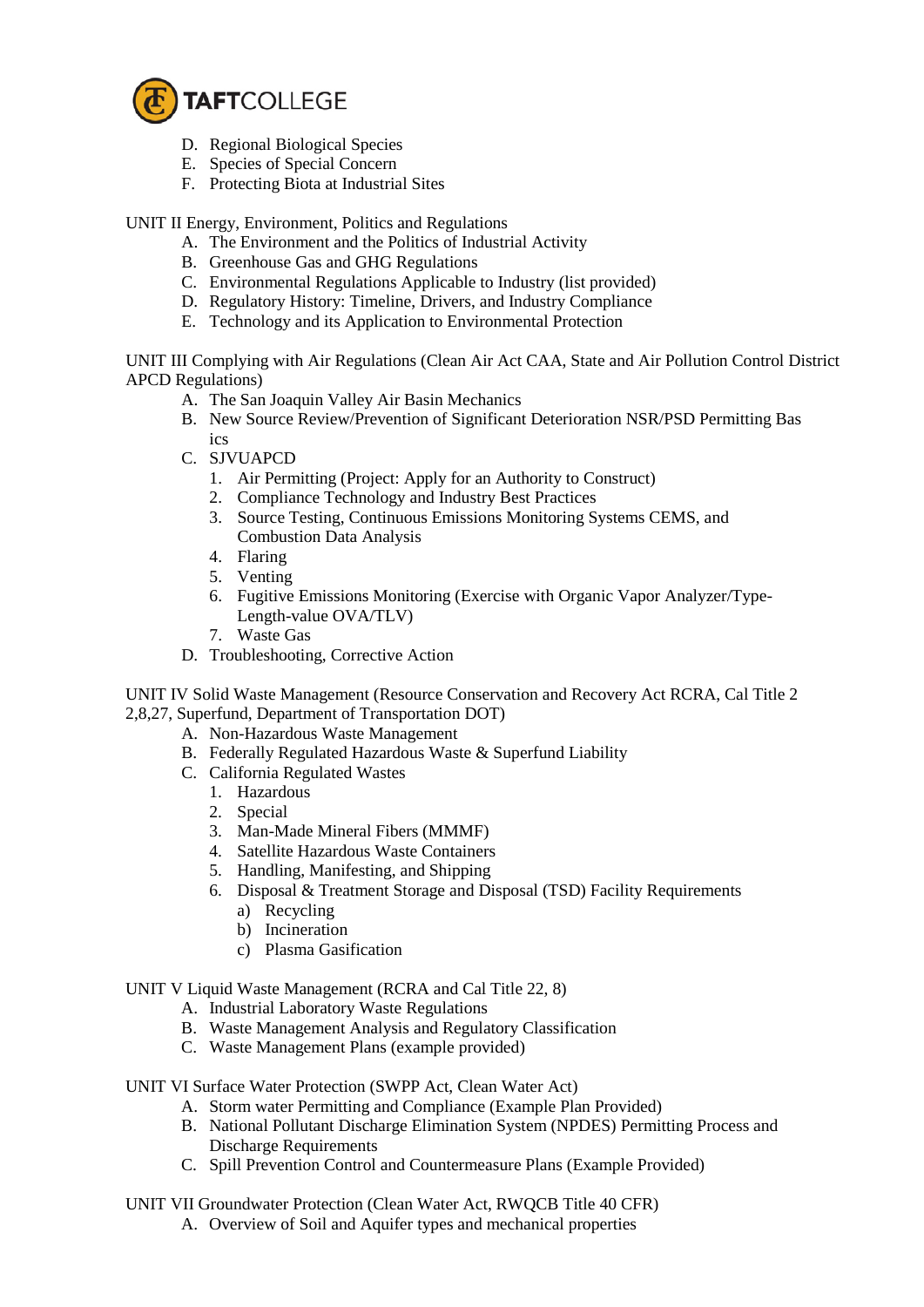

- B. Groundwater Protection Technologies
	- a. Pits and Sumps
	- b. Mechanical Integrity Programs
	- c. Corrosion Monitoring Pipelines, Tanks, Processing
- C. Groundwater Monitoring Technology
- D. Groundwater Remediation Technology
- E. Groundwater Monitoring and Sampling Plan (example provided)
- F. Troubleshooting, Corrective Action

### UNIT VIII Waste Water Treating (Clean Water Act (CWA), RWQCB)

- A. Regulatory Requirements Regional Water Quality Control Board.
- B. Produced Water Treating Technology
- C. Sewage and Sludge Treating Technologies
- D. Reuse/Recycle of Water

UNIT IX Managing Biodiversity (Threatened and Endangered (T&E) Species Act)

- A. Threatened and Endangered Species Who, Where, What they Need
- B. Techniques for Fostering Biodiversity in Industrial Locations
- C. Preventing Takes and Making a Take Report

# UNIT X Spill Prevention Control and Countermeasure (SPCC, Oil Pollution Act of 1990, OPA-9)

- A. SPCC, OPA, and Office of Spill Prevention and Response OSPR Plans (examples pro vided)
- B. Spill Response and Incident Command Case Studies
- C. Spill Site Restoration and Remediation with Case Studies
- D. Incident Command System (ICS) Process Study
- E. Troubleshooting, Corrective Action
- UNIT XI California Environmental Quality Act (CEQA)
	- A. International Energy Projects and the Environmental Impact Report/Environmental Im pact Statement (EIR/EIS) Process (Case Study)
	- B. The California EIR Process
	- C. The EIR Process as it applies to Industrial Projects
	- D. The County EIR Process and Energy Projects
	- E. Process Description and Requirements
	- F. Land Ownership and Land Use Issues
		- a. Working Well with Landowners (Case Studies)

# UNIT XII Environmental Management Systems (Industry Examples provided)

- A. Environmental Processes and Procedure Documentation
- B. Handling Regulatory Inspections and Audits
- C. Compliance Records and Regulatory Reporting
- D. Rights and Responsibilities of Corporate Officials
- E. Environmental Compliance in International Operating Environments

Learning Activities Required Outside of Class:

Students will spend a minimum of 6 hours per week outside of regular class time doing the following:

- 1. Completing assignments including waste manifests, air permit applications, analyzing and summarizing data from monitoring and analytical results.
- 2. Reading applicable industry regulations, industry technical publications and best practices.
- 3. Visiting museums, government, and/or industry locations to do research.
- 4. Preparing reports, presentations, permits, and data sheets regarding environmental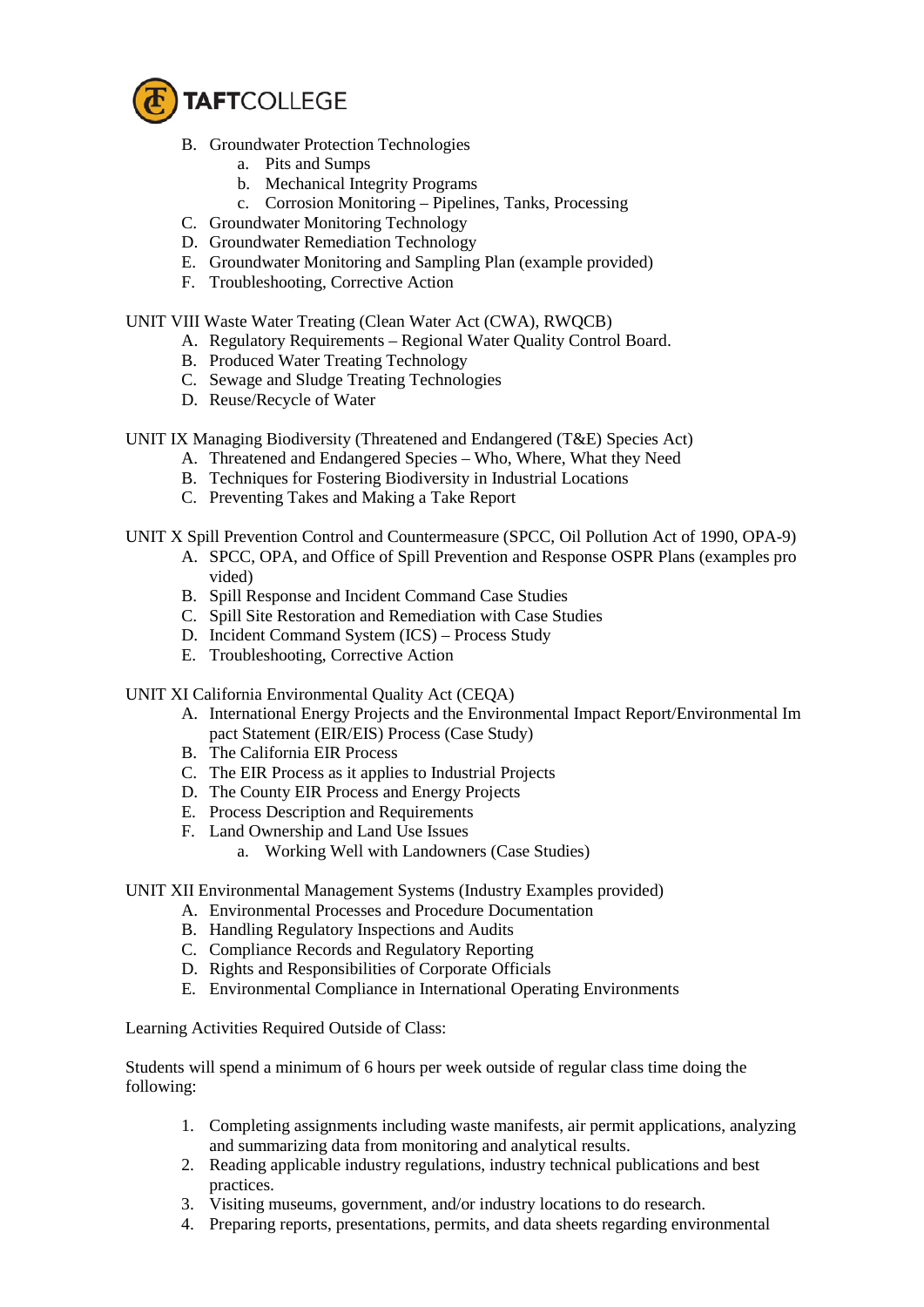

compliance technology and best practices.

Methods of Instruction:

- 1. Lecture
- 2. Group Work
- 3. Class Discussions
- 4. Guest Presentations
- 5. Practical Exercises
- 6. Field Trips

Methods of Evaluation:

- 1. Exams
- 2. Quizzes
- 3. Presentations
- 4. Observations

Supplemental Data:

| TOP Code:                              | 095430: Petroleum Technology                                     |
|----------------------------------------|------------------------------------------------------------------|
| <b>SAM Priority Code:</b>              | C: Clearly Occupational                                          |
| <b>Distance Education:</b>             | Not Applicable                                                   |
| Funding Agency:                        | Y: Not Applicable (funds not used)                               |
| Program Status:                        | 1: Program Applicable                                            |
| Noncredit Category:                    | Y: Not Applicable, Credit Course                                 |
| <b>Special Class Status:</b>           | N: Course is not a special class                                 |
| <b>Basic Skills Status:</b>            | N: Course is not a basic skills course                           |
| Prior to College Level:                | Y: Not applicable                                                |
| Cooperative Work Experience:           | Y: Is part of a cooperative work experience education<br>program |
| Eligible for Credit by Exam:           | <b>YES</b>                                                       |
| Eligible for Pass/No Pass:             | NO                                                               |
| <b>Taft College General Education:</b> | <b>NONE</b>                                                      |